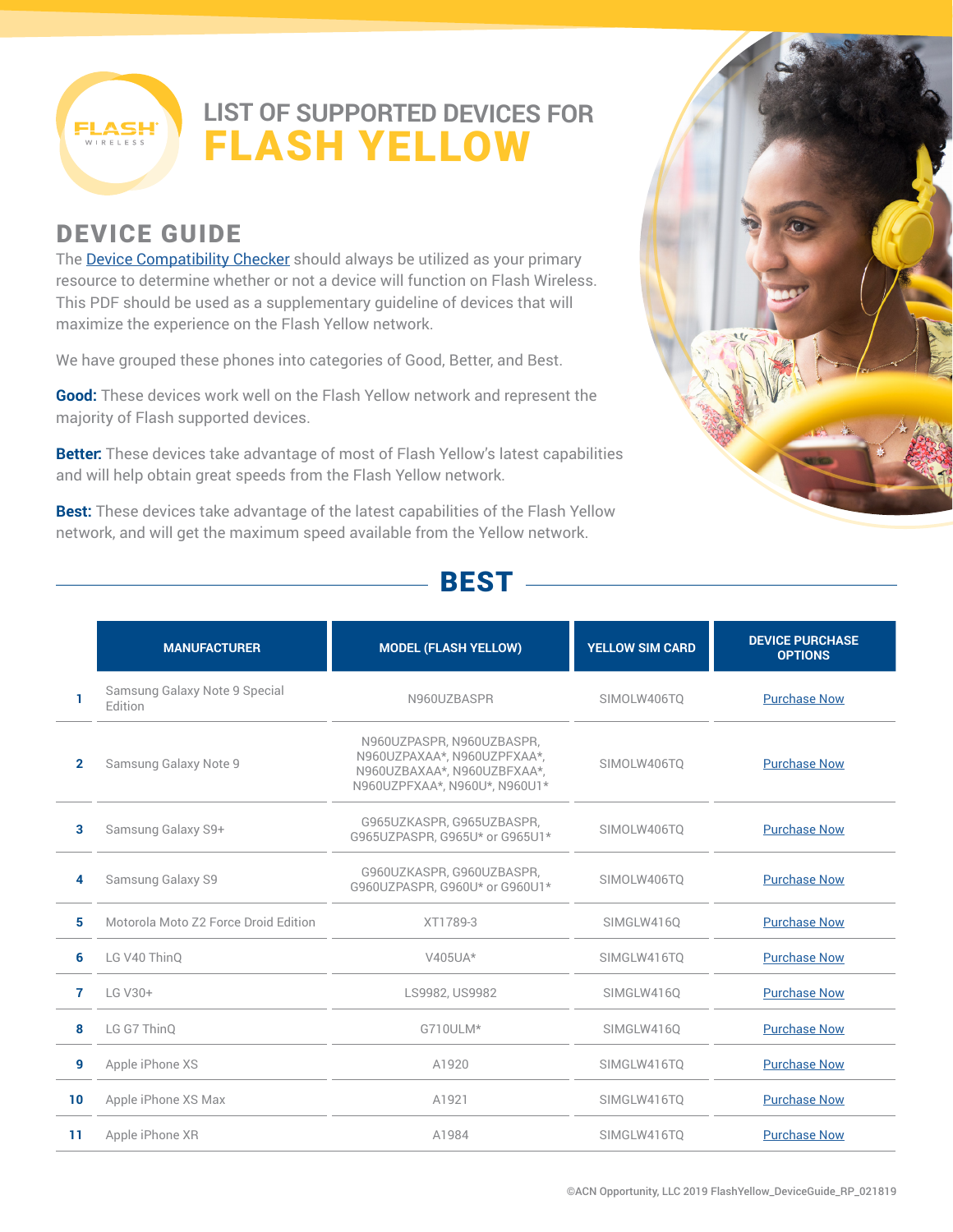# **BETTER**

|                | <b>MANUFACTURER</b>                      | <b>MODEL (FLASH YELLOW)</b>                                                                       | <b>YELLOW SIM CARD</b> | <b>DEVICE PURCHASE</b><br><b>OPTIONS</b> |
|----------------|------------------------------------------|---------------------------------------------------------------------------------------------------|------------------------|------------------------------------------|
| 1.             | Apple iPhone X                           | A1865                                                                                             | SIMGLW426Q             | <b>Purchase Now</b>                      |
| $\overline{2}$ | Apple iPhone 8 Plus                      | A1864                                                                                             | SIMGLW426Q             | <b>Purchase Now</b>                      |
| 3              | Apple iPhone 8                           | A1863                                                                                             | SIMGLW426Q             | <b>Purchase Now</b>                      |
| 4              | LG G6                                    | LS993                                                                                             | SIMGLW416Q             | <b>Purchase Now</b>                      |
| 5              | LG Stylo 4                               | 0710AL                                                                                            | SIMGLW406TO            | <b>Purchase Now</b>                      |
| 6              | Motorola Moto Z3 Play                    | XT1929-3, XT1929-4*                                                                               | SIMGLW406TO            | <b>Purchase Now</b>                      |
| $\overline{7}$ | Samsung Galaxy Note 8 Special<br>Edition | N950UZKASPR                                                                                       | SIMOLW416Q             | <b>Purchase Now</b>                      |
| 8              | Samsung Galaxy Note 8                    | N950UZVASPR, N950UZSASPR,<br>N950UZKASPR, N950UZVAXAA*,<br>N950UZBAXAA*, N950UZKAXAA*,<br>N950U1* | SIMOLW4160             | <b>Purchase Now</b>                      |
| 9              | Samsung Galaxy S8 Active                 | G892U                                                                                             | SIMOLW416Q             | <b>Purchase Now</b>                      |
| 10             | Samsung Galaxy S8+                       | G955UZVASPR, G955UZSASPR,<br>G955UZKASPR, G955U* or G955U1*                                       | SIMOLW4160             | <b>Purchase Now</b>                      |
| 11             | Samsung Galaxy S8                        | G950UZVASPR, G950UZSASPR,<br>G950UZKASPR. G950U* or G950U1*                                       | SIMOLW4160             | <b>Purchase Now</b>                      |

# - GOOD ——————————

| <b>MANUFACTURER</b> | <b>MODEL (FLASH YELLOW)</b> | <b>YELLOW SIM CARD</b> |
|---------------------|-----------------------------|------------------------|
| Alcatel Go Flip     | 4044t                       | SIMGLW416Q             |
| ANS UL40            | 2ALZM-UL40                  | SIMOLW416Q             |
| Apple iPad 9.7      | A1674                       | SIMGLW436C             |
| Apple iPad Air      | A1475                       | SIMGLW436C             |
| Apple iPad Air 2    | A1567                       | SIMGLW436C             |
| Apple iPad Mini 2   | A1491                       | SIMGLW426C             |
| Apple iPad Mini 3   | A1600                       | SIMGLW436C             |
| Apple iPad Mini 4   | A1550                       | SIMGLW436C             |
| Apple iPad Pro 10.5 | A1709                       | SIMOLW416C             |

©ACN Opportunity, LLC 2019 FlashYellow\_DeviceGuide\_RP\_021819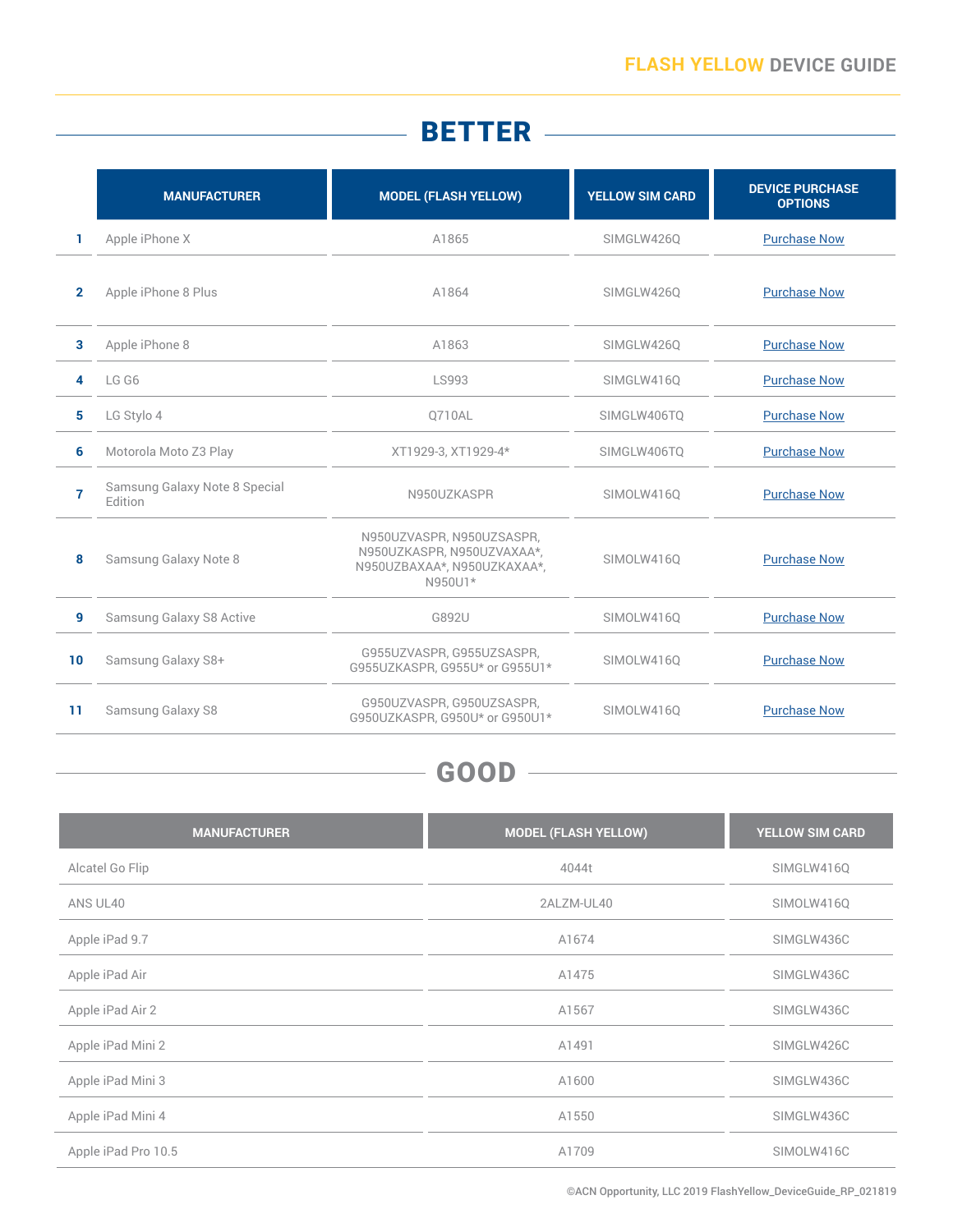### **FLASH YELLOW DEVICE GUIDE**

| Apple iPad Pro 11.0           | A2013        | SIMGLW416TQ |
|-------------------------------|--------------|-------------|
| Apple iPad Pro 12.9 (1st Gen) | A1652        | SIMGLW436C  |
| Apple iPad Pro 12.9 (2nd Gen) | A1671        | SIMGLW416TQ |
| Apple iPad Pro 12.9 (3rd Gen) | A2014        | SIMGLW416TQ |
| Apple iPad Retina             | A1460        | SIMGLW436C  |
| Apple iPhone 6                | A1586        | SIMGLW436C  |
| Apple iPhone 6 Plus           | A1524        | SIMGLW436C  |
| Apple iPhone 6s               | A1688        | SIMGLW436C  |
| Apple iPhone 6s Plus          | A1687        | SIMGLW436C  |
| Apple iPhone 7                | A1660        | SIMGLW436C  |
| Apple iPhone 7 Plus           | A1661        | SIMGLW436C  |
| Apple iPhone SE               | A1456        | SIMGLW436C  |
| <b>Essential PH-1</b>         | $PH-1$       | SIMOLW416Q  |
| Google Pixel                  | G-PW4100     | SIMGLW446C  |
| Google Pixel 2                | G011A        | SIMGLW416Q  |
| Google Pixel 2 XL             | G011C        | SIMGLW416Q  |
| Google Pixel 3                | G013A        | SIMOLW416TQ |
| Google Pixel 3 XL             | G013C        | SIMOLW416TQ |
| Google Pixel XL               | G-PW2100     | SIMGLW446C  |
| HTC 10                        | 2PS6400      | SIMGLW446C  |
| HTC Bolt                      | 2PYB2        | SIMGLW416Q  |
| HTC One M9                    | QZU580       | SIMGLW416Q  |
| Huawei Nexus 6P               | H1511        | SIMGLW446C  |
| Huawei Nexus 6P               | H1511        | SIMGLW446C  |
| Kyocera DuraForce PRO         | E6830        | SIMGLW416Q  |
| LG G pad F2 8.0               | <b>LK460</b> | SIMGLW416Q  |
| LG G4                         | LS991        | SIMGLW236C  |
| LG G5                         | LS992        | SIMGLW446C  |
| LG K30                        | X410ULMG*    | SIMGLW406TQ |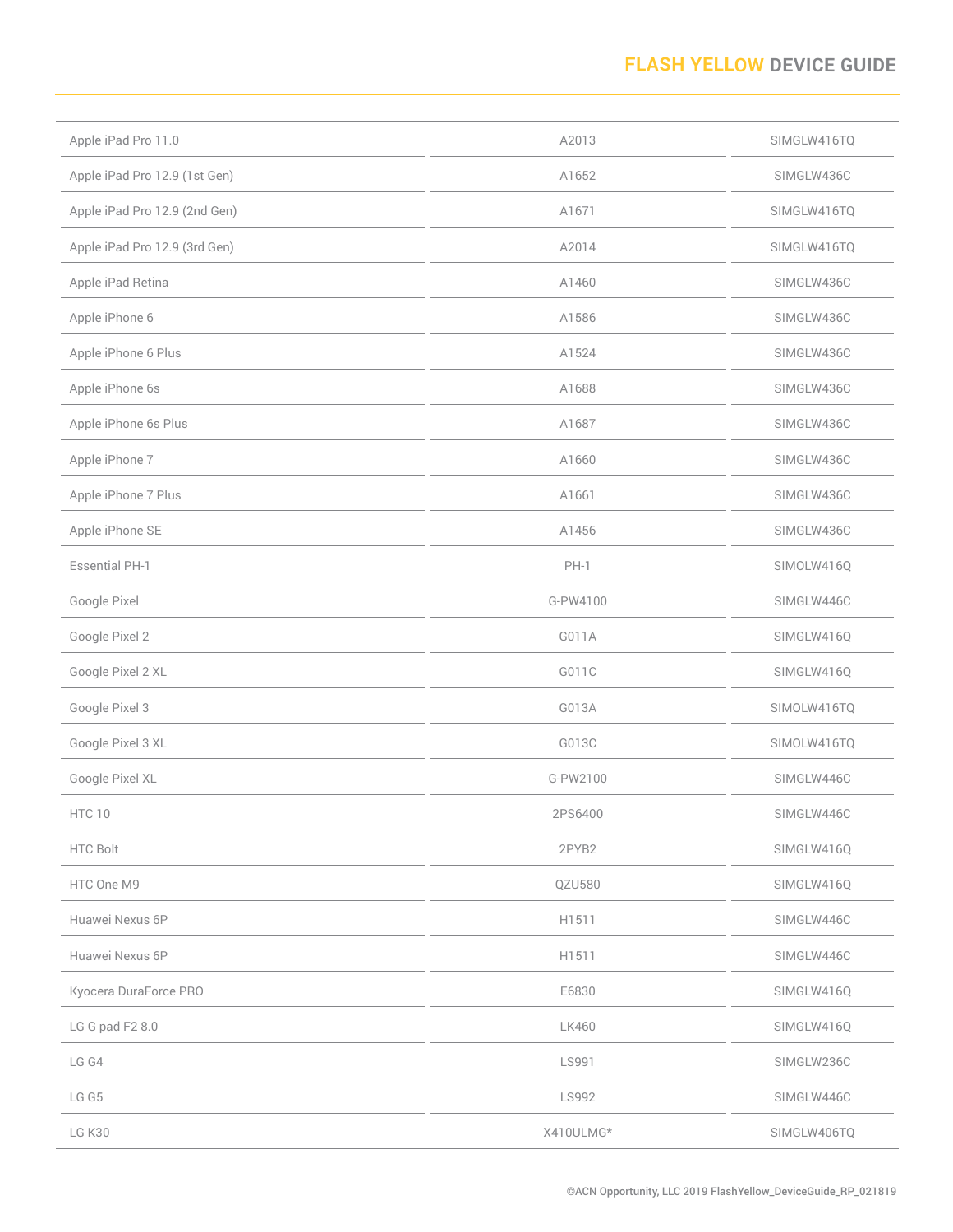### **FLASH YELLOW DEVICE GUIDE**

| LG K8 2018                     | SP200         | SIMGLW406TQ |
|--------------------------------|---------------|-------------|
| LG Nexus 5X                    | H790          | SIMGLW446C  |
| LG Stylo 2                     | <b>LS775</b>  | SIMGLW446C  |
| LG Stylo 3                     | <b>LS777</b>  | SIMGLW416Q  |
| LG Tribute HD                  | <b>LS676</b>  | SIMGLW416Q  |
| LG TributeDynasty              | SP200         | SIMGLW406TQ |
| <b>LG V20</b>                  | <b>LS997</b>  | SIMGLW416Q  |
| <b>LG V30</b>                  | <b>US998</b>  | SIMGLW416Q  |
| LG V35 ThinQ                   | V350ULM       | SIMOLW416Q  |
| LG X-charge                    | SP320, US601* | SIMGLW416Q  |
| Motorola E4                    | XT1767        | SIMGLW416Q  |
| Motorola E4 Plus               | XT1775        | SIMGLW416Q  |
| Motorola E5 Play               | XT1921-5      | SIMGLW406TQ |
| Motorola E5 Plus               | XT1924-8      | SIMGLW406TQ |
| Motorola G4                    | XT1625        | SIMGLW446C  |
| Motorola G4 Play               | XT1607        | SIMGLW236C  |
| Motorola G5 Plus               | XT1687        | SIMGLW446C  |
| Motorola G5S Plus              | XT1806        | SIMGLW416Q  |
| Motorola G6                    | XT1925        | SIMGLW416Q  |
| Motorola G6 Play               | XT1926        | SIMGLW406TQ |
| Motorola Moto X Pure Edition   | XT1575        | SIMGLW446C  |
| Motorola Moto Z Play Droid     | XT1710        | SIMGLW416Q  |
| Motorola Moto Z2 Play          | XT1710        | SIMGLW416Q  |
| Motorola Nexus 6               | XT1103        | SIMGLW446C  |
| Samsung Galaxy J3 (2016)       | J320P         | SIMOLW416C  |
| Samsung Galaxy J3 (2017)       | <b>J327P</b>  | SIMOLW416C  |
| Samsung Galaxy J3 (2018)       | <b>J337P</b>  | SIMOLW416C  |
| Samsung Galaxy J3 Achieve 2018 | J337PZKASPR   | SIMGLW406TQ |
| Samsung Galaxy J3 Emerge       | J327PZSASPR   | SIMOLW416Q  |